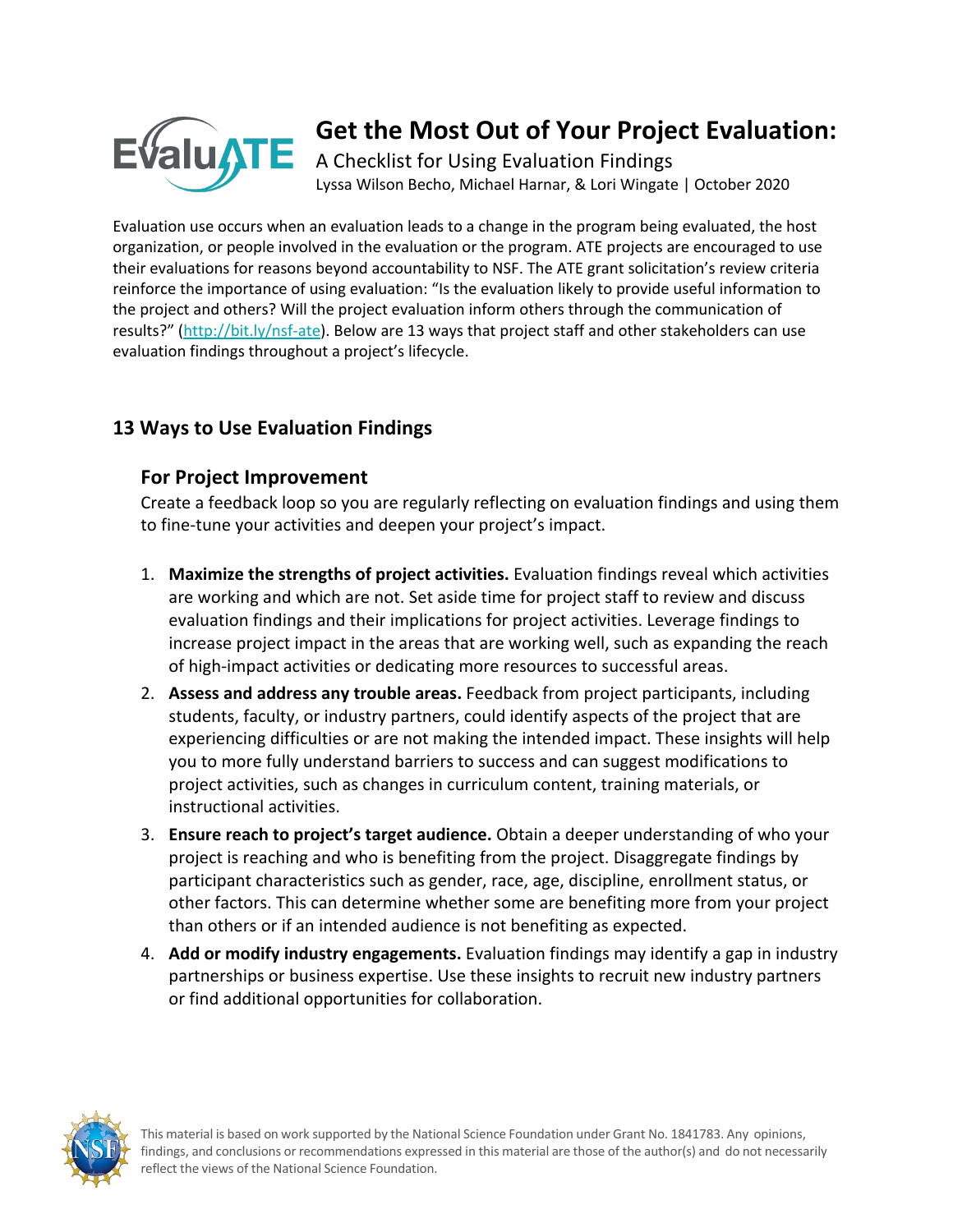#### **For Project Dissemination and Advocacy**

Promote technological education teaching and learning by sharing what you're learning with colleagues and others who can help advance your project and the field.

- 5. **Share lessons learned from your evaluation with other projects that have similar outcomes.** Share lessons documented through your evaluation at conferences, in practitioner and academic journals, or in blogs, newsletters, and magazines. Help others learn from your project's struggles and areas of success.
- 6. **Highlight project achievements for institutional administrators.** Most college administrators are too busy to read full evaluation reports. Provide a one-page summary of key achievements that highlight the value and impact of your work. They'll appreciate having this succinct document to share with institution stakeholders like board members, policy makers, and community partners.
- 7. **Disseminate achievements to industry partners.** Sharing evaluation findings with industry partners helps them to assess the return on investment for their time and other contributed resources. It may also prompt them to continue or increase their involvement with your project.
- 8. **Communicate key findings to participants who provided data for the evaluation.** A great way to thank evaluation participants is to share key findings with them. If evaluation findings suggest that some aspects of the project should change, demonstrate that you value participants' input by sharing how your project intends to respond.

### **For Project Accountability**

Fulfill the technical requirements of informing advisors and funders of your project's progress and impact.

- 9. **Share project activities and achievements with advisors.** If your project has an advisory group or a National Visiting Committee, share short reports or presentations to communicate key evaluation findings and progress towards your project goals. Invite discussion of implications for project activities.
- 10. **Include and respond to evaluation findings in your annual report to NSF.** In addition to integrating evaluation findings into your NSF annual report, be sure to demonstrate how the project responded to or took action because of evaluation results. Don't just report findings—explain how you are using the information.
- 11. **Include key results in your final outcomes report to NSF.** A project outcomes report is required within 90 days of a grant's end date. This report provides a "complete picture of the results" across all years of the project ( $bit.$   $ly/POR-FAQs$ ). Use your evaluation findings across the life of your project to summarize the most important lessons and showcase the impact of your project.